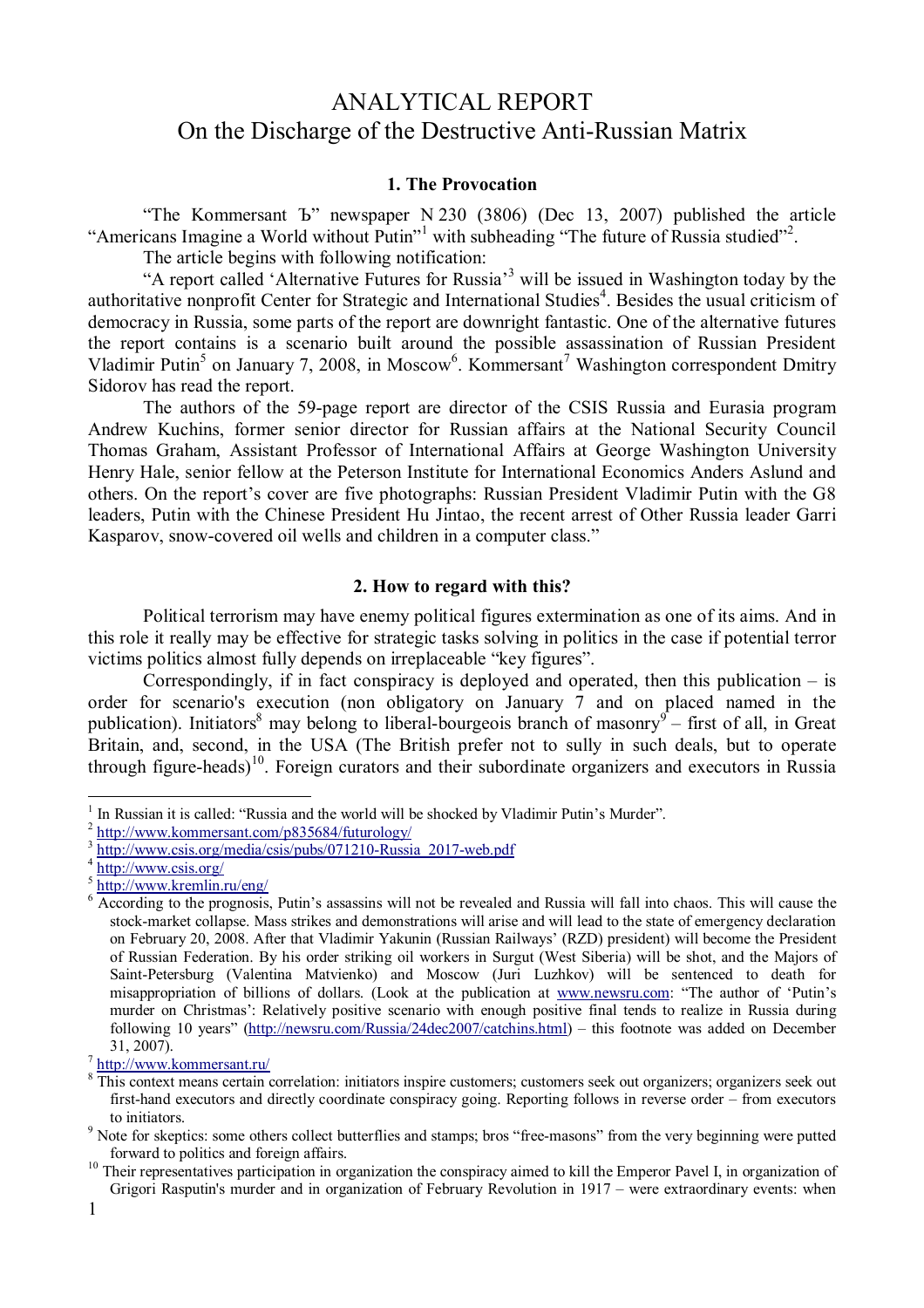may have any opposite to post-Yeltsin bureaucratic regime political opinion (but, most likely, they aren't liberals: because liberals in Russia must stay unsullied in the case of conspiracy failure) or may have none – simply excited psychopaths permanently dissatisfied to all.

In aspects of sociology the counteraction to such structurally organized conspiracy is in competence of certain special services of Russian Federation. Although their activity undoubtedly needs for matrix-aggregorial support (i.e. prayers and direct volitional influence upon society aggregors from those who is able doing that).

Liberal-bourgeois brands of world's free-masonry has motive for organizing conspiracy against top-officials of post-soviet Russian statehood: the realization into a fact of directive NSC-20/1 (Aug 18, 1948) "Our goals in Russia"<sup>11</sup> was slowed down during previous 10 years. "Putin's Plan", which provide for country modernization and for several re-integration (within the former-USSR boarders) and integration (outside the USSR boarder) processes in international politics, in which Russia itself operates as subject (and moreover as coordinator – in some of them), on the whole raise a question about probability of realizing named directive.

So the question appears: What is the basis for the confidence of directive masters and western special services that such conspiracy may have success in Russia?

– Cause during 60 years, while NSC-20/1 acting, nor the Soviet leadership, nor the Russian leadership never gives it proper political estimation (not to mention about elaboration measures to counteraction NSC-20/1's realization). Even after they got convincing proofs of its main proposition on the territory of USSR-Russia. So, how directive's masters gave to interpret such behaviour of their "political opponents"?

– If not falling into decay, then the answer is evident: "Either we deal with our deeply conspired political allies, or – with hopeless idiots".

If there is really no structurally organized conspiracy, then transatlantic report "Alternative scenarios for Russia" – is the sample of social witchcraft and expression of way of control by gossips and anecdotes spreading. In terms of  $DOTU<sup>12</sup>$  (Russian abbreviation for The Sufficiently General Theory of Ruling) – this is attempt to organize the desired activity with non-structural methods of control. This method bases on the idea that probabilistic predetermination of certain events always exists. This predetermination may become real in consequence of circular nonaddress certain information spreading through society and some persons may react in a *desirable* (for initiators of this spreading) way when receiving such information. In this case this way assumes, that someone psychopathic maniac (or team) will respond to the "prognosis" of American political strategist and will transform transatlantic twaddle into action list.

In such cases (the same information was in mass-media before Russian president's visit to Iran) corresponding special services must function as in the case of structurally organized conspiracy, thus safeguarding on routes and at residences of governor ant other "key men". Particular attention must be given to "non-typicalnesses" and inaccuracies in plans of guarded people movements and residencies: matrixes display in such "non-typicalnesses" and out-of-plan events, but interpretation of such signs may be accomplished only with their concrete conditions in situation development pace. There are no common receipts for interpretation (like "book of dream interpretations"), besides this one:

**It is inadmissible to rate emotions nor through society, nor through special services,** 

usual methods of political terrorism management by cascade of figure-heads had no enough fast-acting.

<sup>&</sup>lt;sup>11</sup> It envisage Soviet power liquidation, USSR and Russia dismembered into several puppet states (alone and altogether depended from the West), which have to comply with western standards of false-democratic and keeping "human rights". Russian translation of this outlandish directive (NSC-20/1) can be found in the WWW, for example at [http://www.patriotica.ru/enemy/dalles\\_plan.html](http://www.patriotica.ru/enemy/dalles_plan.html). In IP USSR information base it is included in part "Other authors".

<sup>&</sup>lt;sup>12</sup> Look through "The Dead Water" by IP USSR and materials for learning course on applied mathematics – processmanagement at Saint-Petersburg State University. These and other books and articles by IP USSR were published in the Internet (look at [www.dotu.ru,](http://www.dotu.ru) [www.vodaspb.ru,](http://www.vodaspb.ru) [www.mera.com.ru,](http://www.mera.com.ru) [www.subscribe.ru/catalog/state.politics.bkz](http://www.subscribe.ru/catalog/state.politics.bkz)) and also on CDs as part of IP USSR Information Base.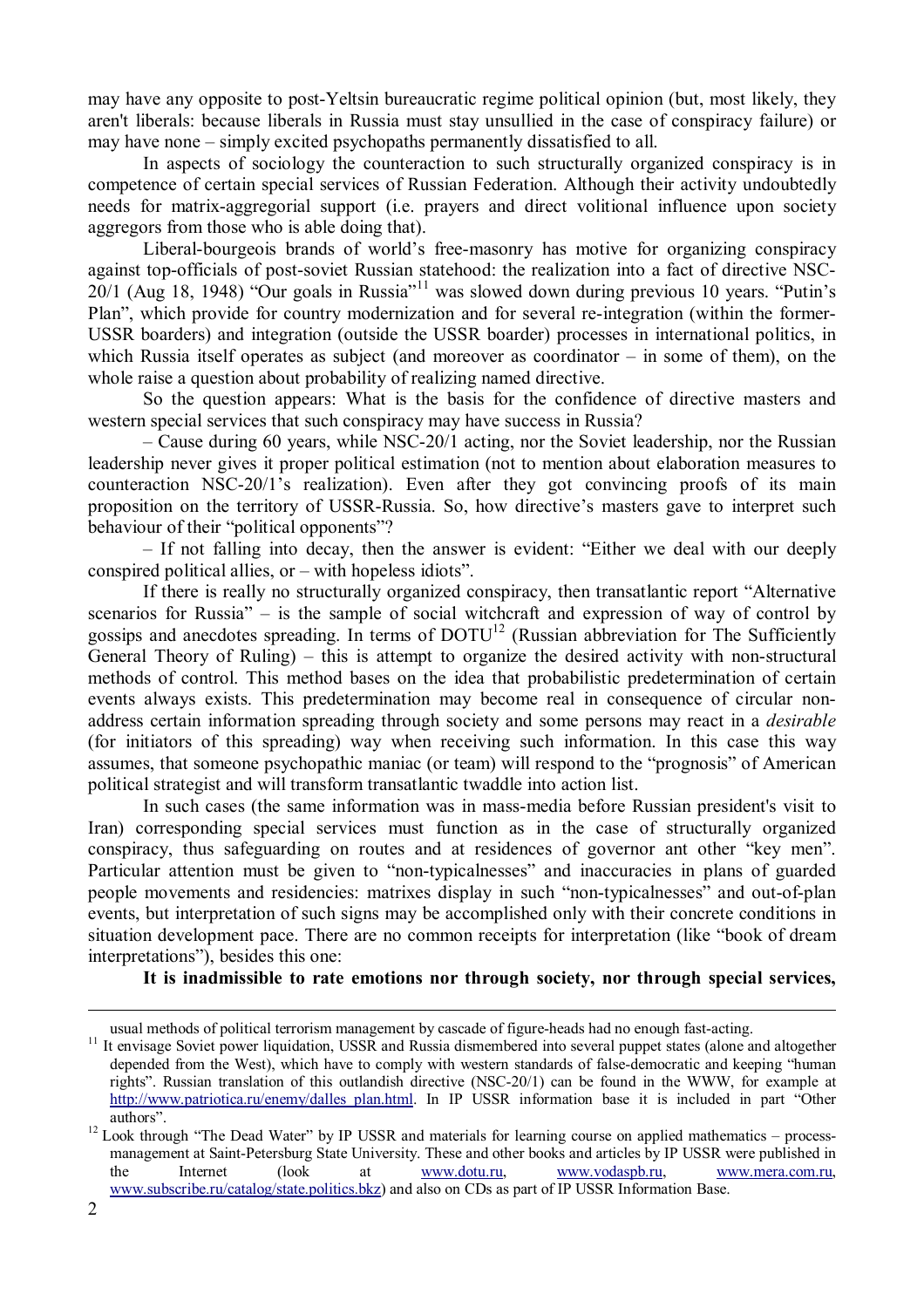## **about real and unknown maniac (or maniac team) with aim to attempt to somebody's life) and thus they (i.e. special forces) must be "over-vigiled"<sup>13</sup> .**

If, against of this advice, enforce of fear emotions and apprehensions begins, then psychic energy<sup>14</sup> of those, who was caught by such emotions, goes to rate up scenario matrix (with which scenario "over-vigiled" bind their fears and apprehensions). This, in turn, favours to realization of such fears, for example P. A. Stolypin's murder, which became true, because guard service was overwhelmed by "over-vigil" but had no control over situation and had not understood real goals of those political forces, who's choice was political terrorism during that time.

December 14, 2007

## **2. Continuation (December 28-30, 2007)**

Later, as NEWSru.com told (December 24, 2007): "Kuchins accused "The Kommersant" of misinterpretation of American politologists report essence". (Look at publication on this site: "The author of 'Putin's murder on Christmas': Relatively positive scenario with enough positive final tends to realize in Russia during following 10 years").

Nonetheless, affected problems don't lose their actuality, despite of that refutation. Matrixes become apparent by events. The same matrixes – in essentially the same events repetition, may be with some differences, in other historical decorations.

The well-known aphorism tells about specific class of special cases of such repetition of essentially the same events: "The history repeats twice: first – as tragedy, second – as farce". But this is not the only opportunity. In other cast there will be no the verb "to step twice on the same rake".

IP USSR's Analytical Report "The Current Moment" N 11(59), 2006 "Time of Troubles in Russia (Smuta): the origin, the course, the overcoming" was dedicated to analysis of matrixaggregorial processes in Russia's history.

It points at:

- $\bullet$  The Time of Troubles (Smuta) was a specific Russian phenomenon. It results from the lack of coincidence common people and "elite" notions about truth (harmony) in society.
- The full cycle of the Time of Troubles development contains of 2 phases:
	- ß during the 1st phase it takes place solving of tasks of Russia's civilizational building, opened for other nations. During that "elite" becomes impudent and shows tendency to establish common people slave-owning in certain civilizational forms – according to achieved development level of slave-owning sub-culture (from rough power to "brainwashing"):
	- ß fully impudent "elite" arranges its own time of troubles, at which ending "elite" builds anti-national clan-corporate "elitist" state (this is the aim for organizing time of troubles by "elite"), which follows to its break-up in consequence of vices and management incapacity of ruling "elite", which opposed themselves to common people.
- Foreign forces always meddled in the Time of Troubles development in Russia. Antipopular in its essence "elite" always collaborated with these forces. And thus "elite" (in consequence of its foolishness and arrogance) became dull instrument in foreign forces political struggle for final and irrevocable enslavement of Russia.
- Post-Soviet Russia is an "elitist" clan-corporate anti-popular state, which is typical for 2<sup>nd</sup> phase of Time of Troubles full development cycle.
- There are two ways in this phase of further statehood development:
- ß either break-up in consequence of ruling "elite" non-adequateness and viciousity;

<sup>&</sup>lt;sup>13</sup> Soviet time pun, well-known through circles of people dealing with secret information: "It's better to over-vigil, then to short-vigil".

<sup>&</sup>lt;sup>14</sup> Those varieties of energy, which keep up information treatment process in human psychics and which radiated by human into environment during psychical activity.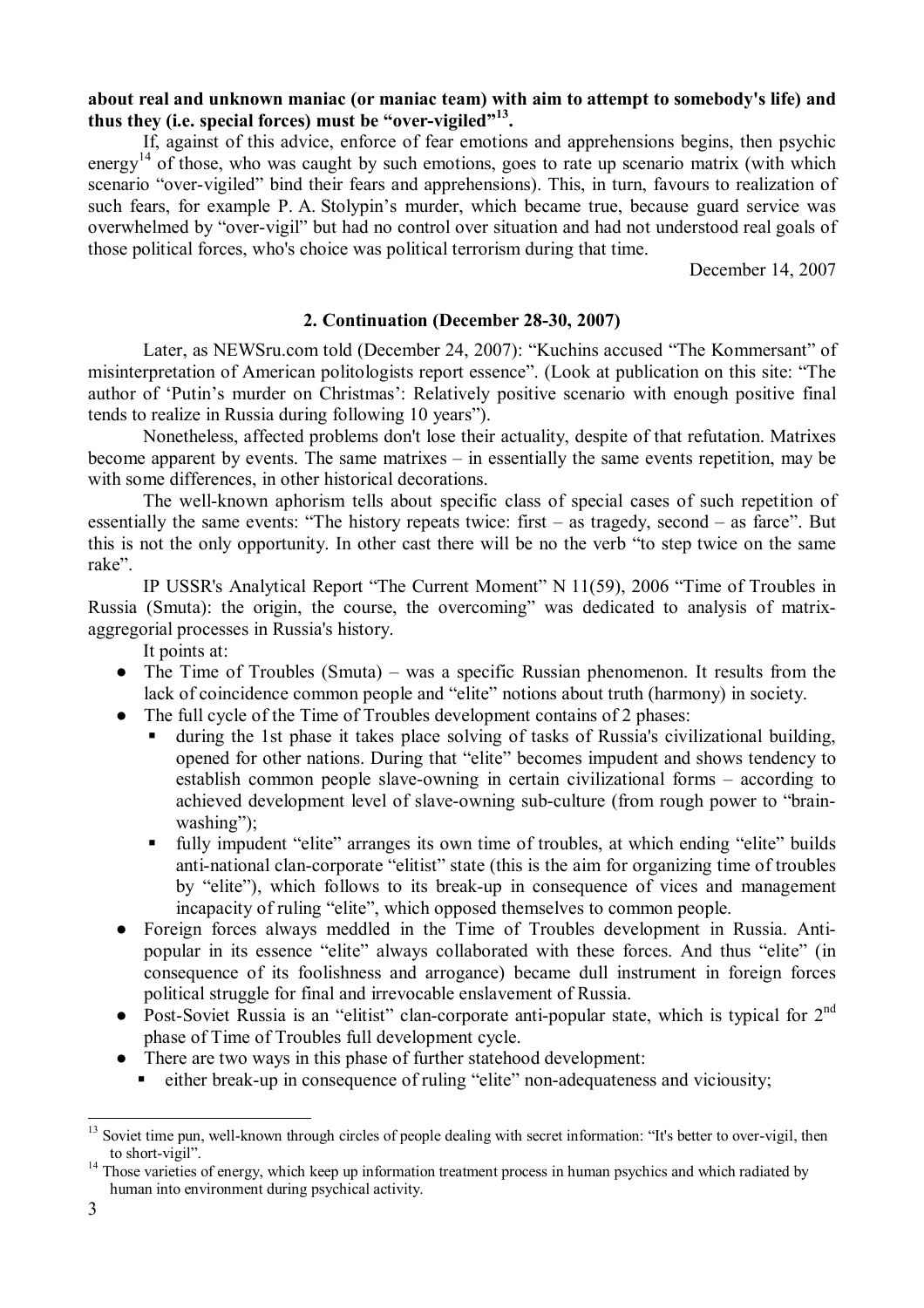• or either transformation to really common to the whole people and national state, in which power is a service to God and people, but not a sinecure or a means of parasitism of the clans standing apart on nation.

In the historical past – on boundary between XVI-XVII centuries – there was an opportunity to avoid statehood break-up (if one judges by known historical facts): Boris Godunov made activity towards solving of critical social problems.

However he crashed with sabotage and slander of those "elite" clans, who didn't recognize Ivan Grozny' and his descendants rights for Russian throne<sup>15</sup>. This conspiracy formed early during childhood of tsarevich ("son of tsar", i.e. prince) Ivan (to come Ivan Grozny) and was multi-turned play. In this play Romanov dynasty was not the lowest player and finally got the throne. And all the blame for happened disturbance (Time of Troubles, Smuta) was laid upon Boris Godunov.

Analytical report by IP USSR "The Current Moment" N 5(65), 2007 "Egoists Are Doomed to Live and to Die<sup>16</sup> Being Slaves" showed certain parallels in biographies of Boris Godunov and Vladimir Putin.

Yeltsin only got name Boris at his birth. And some people spoke ironically of him "tsar Boris", after he became head of post-Soviet statehood in Russian Federation. Quite the contrary, in biographies of Boris Godunov and Vladimir Putin there are many things in common, despite the 400-years historical period between them:

- $\bullet$  both were born in the 52nd year: Boris Godunov in 1552, Vladimir Putin in 1952;
- both started their state service at special service: Godunov in oprichnina (special administrative elite under tsar Ivan Grozny), Putin – in KGB;
- both became actual governors in the presence of nominal state head: Godunov started governing during the reign of Fedor Ioannovich, Putin became prime-minister in August 1999 during B. Yeltsin was nominal president;
- both are "upstart without kith or kin" from standpoint of ruling "elite";
- both are quite good administrators for their society, which initiated projects of social importance:
	- ß from one side, these projects loyally oriented to meet also common people wishes but not only "elite" wishes;
	- ß from other side, both of them (Godunov and Putin undertook to solve actual tasks with wittingly unfit means (both don't have notion about that due to non-critical perception of received education), and both don't have social resources among common people<sup>17</sup>, from which they may get skilled management personnel for solving these tasks;
- while being in fact alone in their politics, they avoided to conflict with historically established "elite" and to carry out any mass political repressions, didn't ask questions like "are you a fool or an enemy of the nation (parricide)?", even when there were bases for that question, this let their political opponents to think better of it or to retreat off quietly;
- rumour groundlessly and presumably put the matter to Godunov's and Putin's hands responsibility for grave crimes: to Godunov – murders of tsar Ivan Grozniy and his son tsar Fedor Ioannovich and also "well-known" murder of younger son of Ivan Grozniy – prince

 $\overline{a}$  $15$  They didn't recognize competent the dissolution of marriage between Vassiliy III and his first wife Solomonia; also many people believed that Ivan Grozniy was not son of Vassiliy III, because they blamed his wife (and later – widow) Elena Glinskaya that she have begot Ivan from boyar Ivan Fedorovich Telepnyov-Ovchina-Obolenskiy. Remains investigations in XX century revealed (in spite of slanders on Elena Glinskaya) that Ivan Grozniy nevertheless was son of Vassiliy III and thus – he was heir-at-law. Questions on divorce of Vassiliy III and Solomonia Saburova, which took the veil; on destiny of their son (who took priority over son of Elena Glinskaya in right for rule) – belong to particular theme.

<sup>&</sup>lt;sup>16</sup> It seems more correctly by content to use "live" as slaves, but only human can live; contrary slave don't live, but drag out miserable existence.

<sup>&</sup>lt;sup>17</sup> In this cast the question is not about "emotional support" and carried politics approval, but about erudition and skills bearers needed for manage work and economics.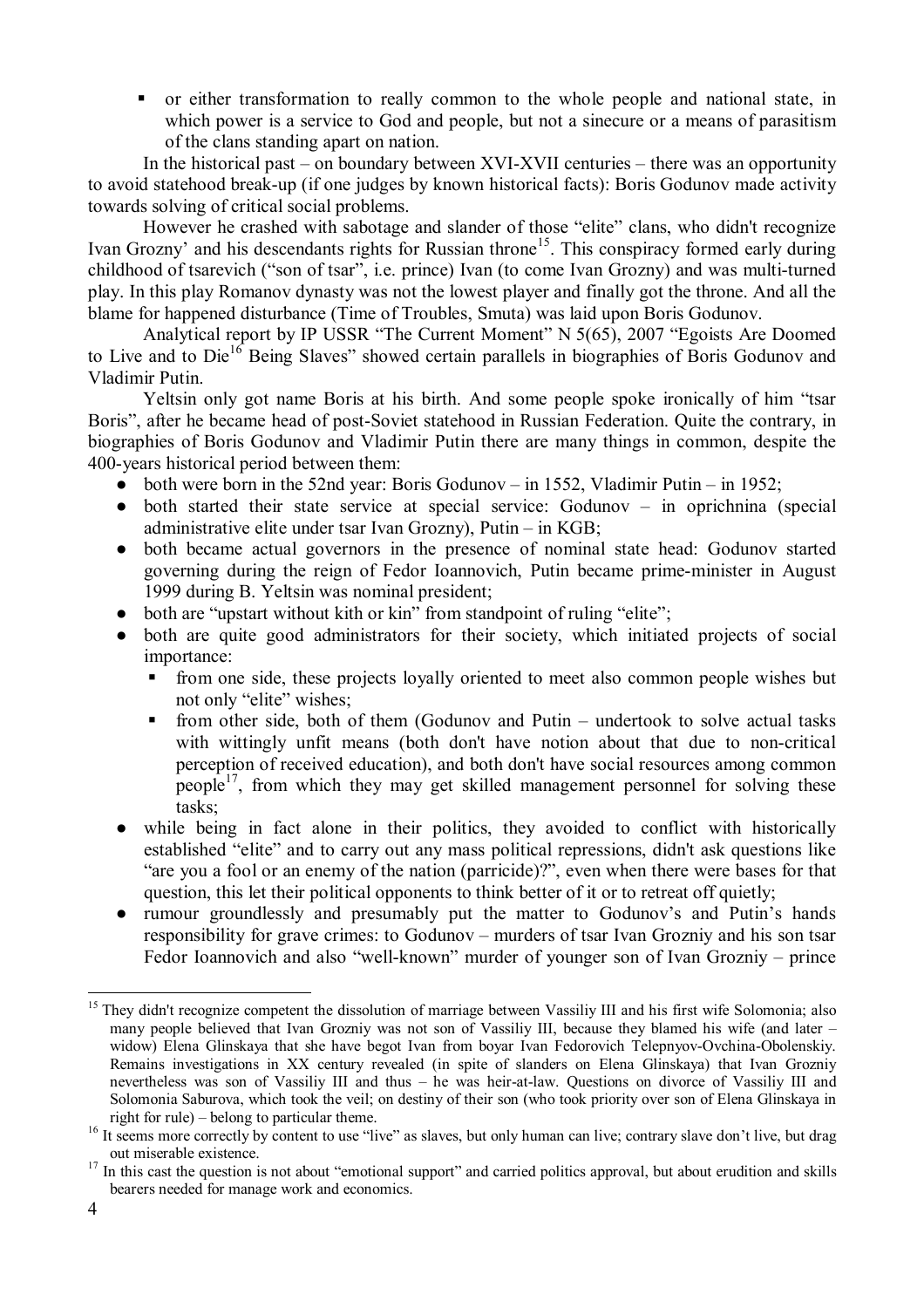Dmitri in Uglich-town; to Putin – poisoning of his chief A. Sobchak, explosions of houses in Moscow, murder of journalist A. Politkovskaya (citizen of the  $USA^{18}$ ) and poisoning of former FSB employee A. Litvinenko in London with radioactive polonium;

• Godunov facilitated the Moscow patriarchy establishment, according to which Russian Orthodox Church (ROC) became autonomous, but not one of metropolies of Byzantine Orthodox Church; Putin set himself as obedient orthodox Christian, and he successfully furthered joining up Moscow Patriarchy ROC and Foreign  $ROC<sup>19</sup>$  (by means that ROC got global status), also in Putin's time orthodox propaganda get appreciable time at Russian TV and broadcasting and is in fact the only alternative to liberal lack of principles at federal TV and radio $^{20}$ .

Godunov made start of formation of "elite's" slave owning in serfdom form in relation to common people; Putin furthers spreading of promissory servitude (kabala) in form of mortgage and other methods to "live on *credit, getting at interest*".

Also there are differences between disturbance times at XVI-XVII AD and at XX-XXI AD. Mostly marked differences are:

- During XVI-XVII AD disturbance, at first, Godunov attempted to reform state and society, and, at second, disturbance began. In our days we can see other turn of events: at first, state crash and chaos, at second, initiated by Putin reforms, which pretend to led revival of state and to further society's development.
- Moreover, Godunov and Yeltsin have only the same name (Boris) and death date (April, 23): Godunov dead in 1605, Yeltsin (officially<sup>21</sup>) – in 2007. Vladimir Putin is alive, continues to lead the state, and "Edinaya Rossiya" declares that: "Putin's Plan" programs Russia's revival, and Putin will be "national leader" even after expiration of his leading authority.

I.e. Yeltsin, as named "Boris", in certain sense became victim, which replaced another person in matrix-aggregorial processes (whose biography has a lot in common with Boris Godunov biography, while he has another name<sup>22</sup>). Boris was made "to fill the sacrifice" premeditatedly or he placed himself – this is another question.

• During Godunov's governing under Fedor Ioannovich some gossiped about would he be a tsar. Godunov had an evident choice: at throne or in exile (in better case) – so he became tsar. During Putin's presidency also some gossip about either he break Russian Constitution and will be president for 3rd time, or either he'll not break the constitution, but will stay governor in fact even after 2nd presidency ending. (end of quotation from named Analytical Report of May 2007).

After May 2007 many things happened in Russian political life. These facts have to do with examined problematic of matrix displays:

- Putin didn't change present Constitution, and he is not participating in president elections (on March 2, 2008);
- He backed up Dmitry Medvedev for president of Russia.

During Time of Troubles (XVI-XVII AD) throne changed hands to man called Dmitriy. In official history he is known as Lzhedmitry I (false-Dmitry I). Someone may consider this

<sup>&</sup>lt;sup>18</sup> By the way, when admitting the American citizenship oath's text commits to high treason of former country.

<sup>&</sup>lt;sup>19</sup> Act on canonical intercourse between Moscow patriarchy ROC and Foreign ROC, i.e. on comity of churches, was signed on May 17, 2007 at Moscow.

<sup>&</sup>lt;sup>20</sup> There is really no political parties propaganda

<sup>&</sup>lt;sup>21</sup> According to one version, B. Yeltsin died in 1996, after that his double acted as president. Look at basis of this version in Y. Mukhin's book "Yeltsin's code" published in 2005 and in his articles in "The Duel" newspaper [\(www.duel.ru](http://www.duel.ru)).

<sup>&</sup>lt;sup>22</sup> We hope, this is not occasion for "new chronologists" (Fomenko, Nosovsky, Kasparov) to once again shorten the history and to declare that B. Godunov – is V. Putin, who on some reason was written by chronicler under another name and was put at 400 years to the past by historians-traditionalists (and thus history was artificially prolonged). Look at IP USSR' book "God's Providence Is Not Algebra..."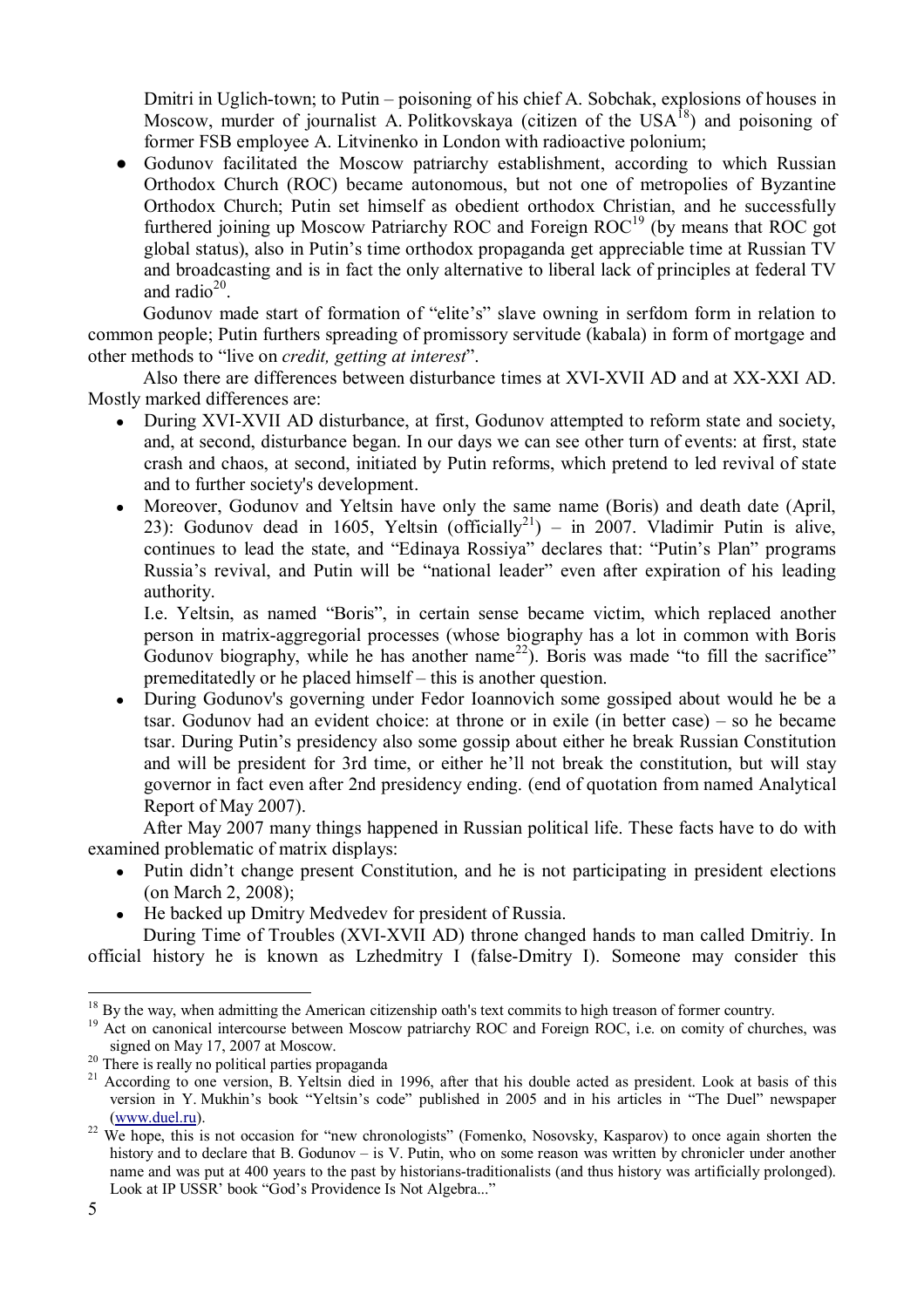coincidence of names of highest state power successor during past and present times of troubles as something like "historical curious". But it is safer to consider this coincidence as repeating (even with variations) of the same matrix.

The latter binds to remember that (with no matter what historians say: either Lzhedmitry I – was Grigory Otrepyev, either Grigory Otrepyev was temporary alias of true prince – Fedor Ioannovich, which have been concealed from attempt upon his life and which was heir at law in forehand) man, who really ascended the throne under name of Dmitriy, didn't dead his own death, but he was killed.

I.e. this is reason to think about safeguarding of D. A. Medvedev.

It's necessary to understand, that attempt at "key figures" life is not end in itself of its initiators; that such attempt (moreover successful attempt) – is means to attain another goals.

As an example one can take the murder of Benazir Bhutto at Pakistan. As a result Musharraf's regime got problems, which it wouldn't get in case of B. Bhutto would still be alive and her party would win parliament elections. It was certain third power who won after Bhutto's murder, but not Musharraf's regime or opposition, and, moreover, not the whole nation. This murder might not happened, if someone at Pakistan special services have not winked at preparation for killing of political figure (who evidently was not sympathized by everybody in these services).

If one of goals of the conspiracy against Russia is  $-$  to complete realization of directive NSC-20/1 (Aug  $18$ , 1948)<sup>23</sup>, then owners of this project need destabilization and chaos in Russia. And what exactly can service to that – preparation for killing of V. V. Putin or D. A. Medvedev – is a political concreteness.

Also, it's necessary to understand there is scenario, which let its initiators to kill two birds with one stone:

\* \* \*

If D. A. Medvedev will be elected for President of Russia and V. V. Putin will become a premier, then, in case of D. A. Medvedev for some reasons will not be able to act as president, V. V. Putin (premier) will be his successor (until next president elections).

If attempt upon D. A. Medvedev will be organized and will be successful, then this scenario's developers will put all the blame for conspiracy organization on Putin (i.e. with the aim to retain the highest state power for himself on the grounds of law. If attempt on D. A. Medvedev will not be successful, then imputations will be the same.

> \* \* \*

I.e. D. A. Medvedev in reality of present days may be entrusted the role, analogous to role of his namesake – Prince Dmitry Ioannovich (younger son of Ivan Grozny), who was killed in Uglichtown by assassins sent, according to official historical version, by Boris Godunov. Though history course indicates that this assassination was organized if not by Romanov dynasty, then by their foreign puppeteer with the aim to remove both Ryurik-Rabinovich<sup>24</sup> dynasty (which became essentially pan-Eurasian<sup>25</sup>), and Godunov dynasty, which have pan-Eurasian roots. However, gossips on theme that "Godunov" is guilt for all evil deeds in past and present are kind of "humanitarian factor", which is able to arouse for disturbance only specific group of home intellectuals. For stimulating to disturbance the rest (sufficient mass of common people) someone needs financial crisis, which can defeat "Putin's Plan" accomplishment: *don't forget, that despite of sufficiently successful situation with state debt (thanks to Putin's regime), private businessmen were* 

<sup>&</sup>lt;sup>23</sup> And also realization of earlier documents with analogous content, which were published by foreign press before the World War I. But they have not been realized due to sagacity and political will of J. Stalin.

<sup>&</sup>lt;sup>24</sup> Vladimir I Christener (Krasno Solnyshko) was son not only of duke Svyatoslav (from Ryurik dynasty), but also of Malka (daughter of Khazar rabbi from Lubech-town).

<sup>&</sup>lt;sup>25</sup> According to "Grand Soviet Encyclopedia", khan Mamai (whose army was defeated by Russians at Kulikovo battle in 1380) was one of ancestors of Elena Glinskaya – mother of Ivan Grozny.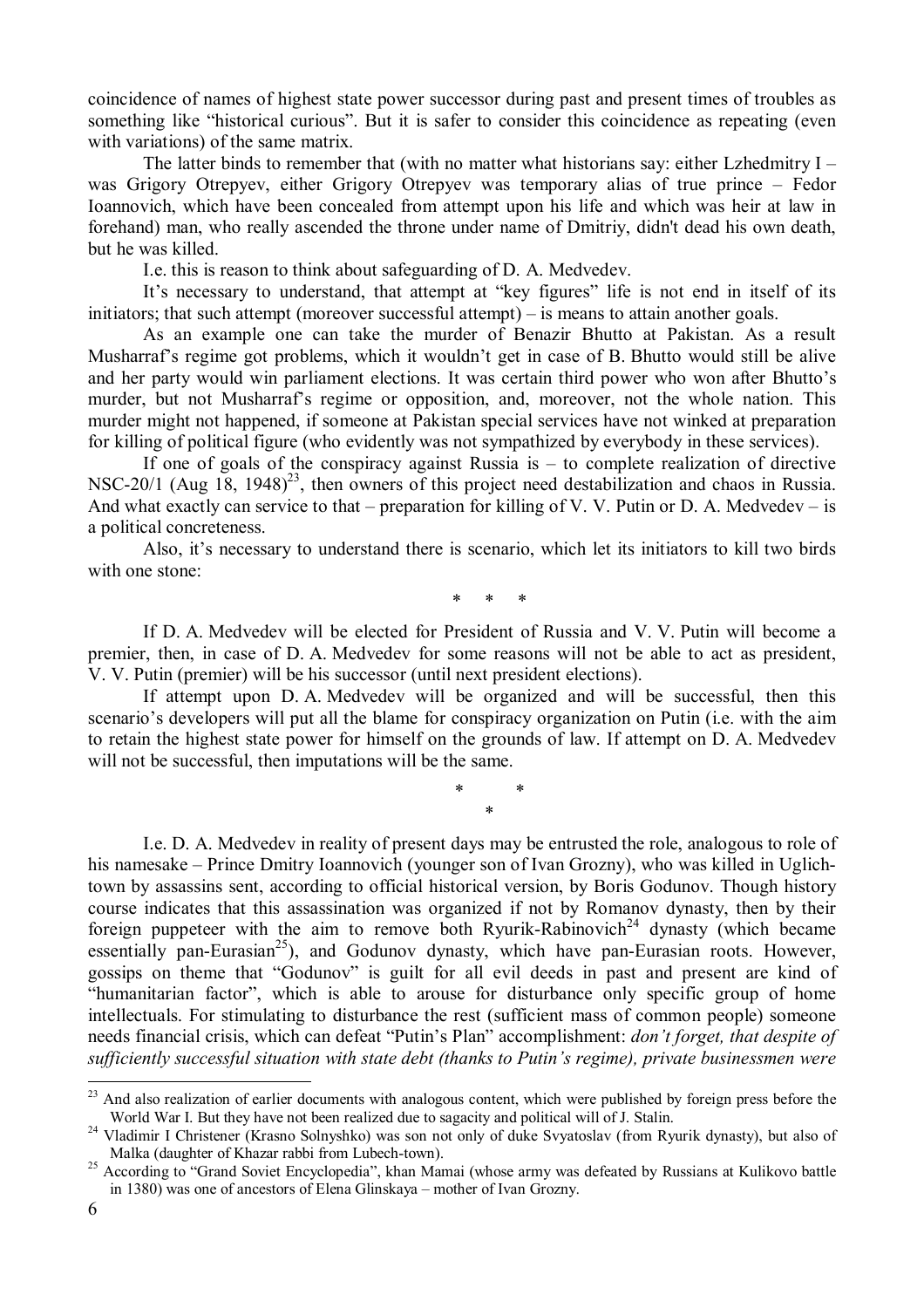*under such conditions, that during more then decade it have been profitable to get credits at foreign banks<sup>26</sup>* .

What works for such scenario in Russia today? – Many things:

- Named dependency of private and private-corporate sectors of economy from foreign crediting sources.
- Lack of not only national ideology, but also distinct and directly interpreted ideology of political parties – first of all of "Edinaya Rossiya" party – a kind of "bureaucracy tradeunion" (considering citizen demands from any political party: course of world history, course of own country history, course of economy and finances, course of sociology – no one from parties, however, can't offer set of these courses).
- Journalists, keen to sensations, for some reasons haven't jet unearth "historical curious incident" – parallels in biographies of B. Godunov and V. Putin. However, opera (written by Johann Matteson in XVII century) "Boris Goudenow" was taken out to theatre stage especially for "elite" review. Mass-media trumpeted about it joyfully. This is one of stages of so called "collective unconsciousness" (aggregorial algorithmic) programming.
- Spreading in the Internet information about D. A. Medvedev's Jewish ancestors and his marriage with Jewess, at the least, doesn't favour so-called "patriotic" circles (at society, state bureaucracy, army and special services) to trust him, and, at the most, impels to actions against him personally and his career up to connivance of attempts to his life.
- On December 28, 2007 at the evening TV-channel "Kultura" (culture) showed "Julius Caesar" movie, based on Shakespeare's play (British performance of late 1950-s). This movie, obviously, doesn't blend with pre-holiday preparations for the New Year, Christmas and "Old Style New Year" (by Julian calendar).

In this movie Brutus, while appealing to Rome citizens after Caesar's murder, delivers a speech full of modern "democratic rhetoric". This speech may be a ready text for selfjustification in case of successful attempt at V. V. Putin or D. A. Medvedev:

BRUTUS:

Be patient till the last.

Romans, countrymen, and lovers! hear me for my cause, and be silent, that you may hear: believe me for mine honor, and have respect to mine honor, that you may believe: censure me in your wisdom, and awake your senses, that you may the better judge. If there be any in this assembly, any dear friend of Caesar's, to him I say, that Brutus' love to Caesar was no less than his. If then that friend demand why Brutus rose against Caesar, this is my answer: --Not that I loved Caesar less, but that I loved Rome more. Had you rather Caesar were living and die all slaves, than that Caesar were dead, to live all free men? As Caesar loved me, I weep for him; as he was fortunate, I rejoice at it; as he was valiant, I honor him: but, as he was ambitious, I slew him. There is tears for his love; joy for his fortune; honor for his valor; and death for his

 $26$  Why and what for it was done? – These are questions, which must be asked to heads of Ministry of Finances and Central Bank. V. V. Putin on the basis of their common juristic education can't have adequate to life notions about how on the basis of specific 'know-how's under cover of official economy science gibberish control over another's economy for somebody's interest realizes, despite wishes and will of their nominal owners.